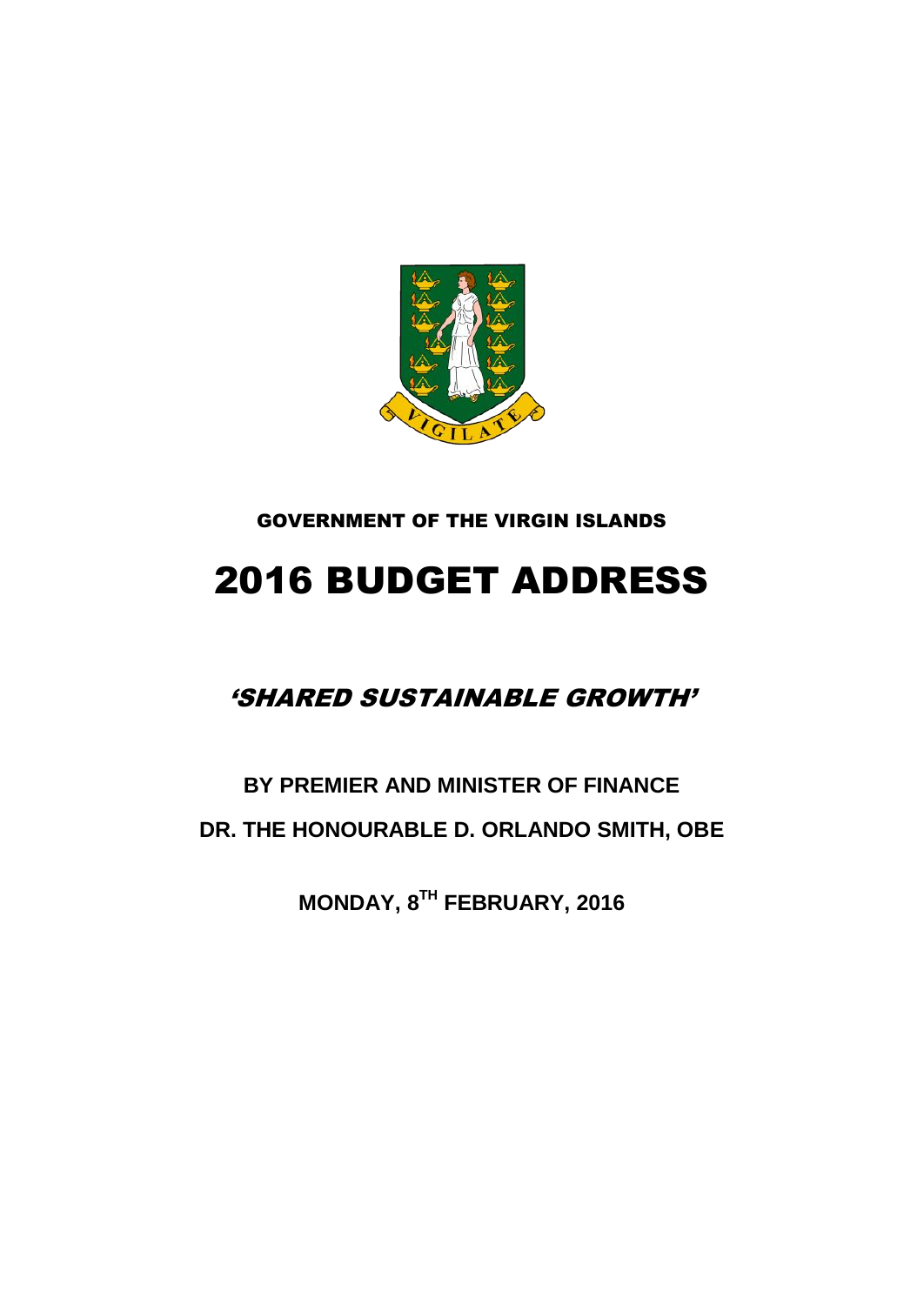#### **INTRODUCTION**

Madame Speaker, I am grateful to God and to the people of this Territory for giving me the opportunity to deliver the first Budget Address in the new term of this Administration.

The Budget before you is a continuation of the last few years, although it is the first in this term.

This Territory's electorate, in an overwhelming show of support, has granted my Government a fresh mandate to continue the work we started in 2011.

I take this opportunity to thank the people of these Virgin Islands and to pledge my Government's commitment to faithfully serve you.

#### **THE CURRENT STATE OF PLAY**

Madame Speaker, permit me to refresh your mind as to the state of the world and the BVI when I stood before you one (1) year ago.

Despite existing regional and global health issues and the escalating threat of terrorism, the world was easing out of a recession. At the same time, the Organisation of Economic Cooperation and Development (OECD) G20 countries were focused on the tax planning practices of their citizens, and money laundering and terrorist financing became issues of significance, and compliance became more of a household word.

At home, we took steps to address the Territory's ageing or non-existent infrastructure, which we saw as the foundation upon which its future development would sit. Accordingly, we gave investments into this infrastructure the highest priority.

We also contributed to the Reserves which now stand at Forty-Nine-point-Eight Million Dollars (\$49.8M) to allow us a greater level of autonomy within the Borrowing Guidelines agreed with Her Majesty's Government.

We were completing the new hospital, which was opened in December of 2014, at a total cost of over One Hundred Million Dollars (\$100M).

The extension of the Cruise Pier and the development of the Pier Park were in full swing.

We started the mini-hospital on Virgin Gorda at a cost estimate of Six point Five Million Dollars (6.5M).

We completed the actions precedent to forging ahead with the BiWater contract for sewage treatment and water production.

We started the largest public works in the history of the Territory by improving our roads, sidewalks and bridges.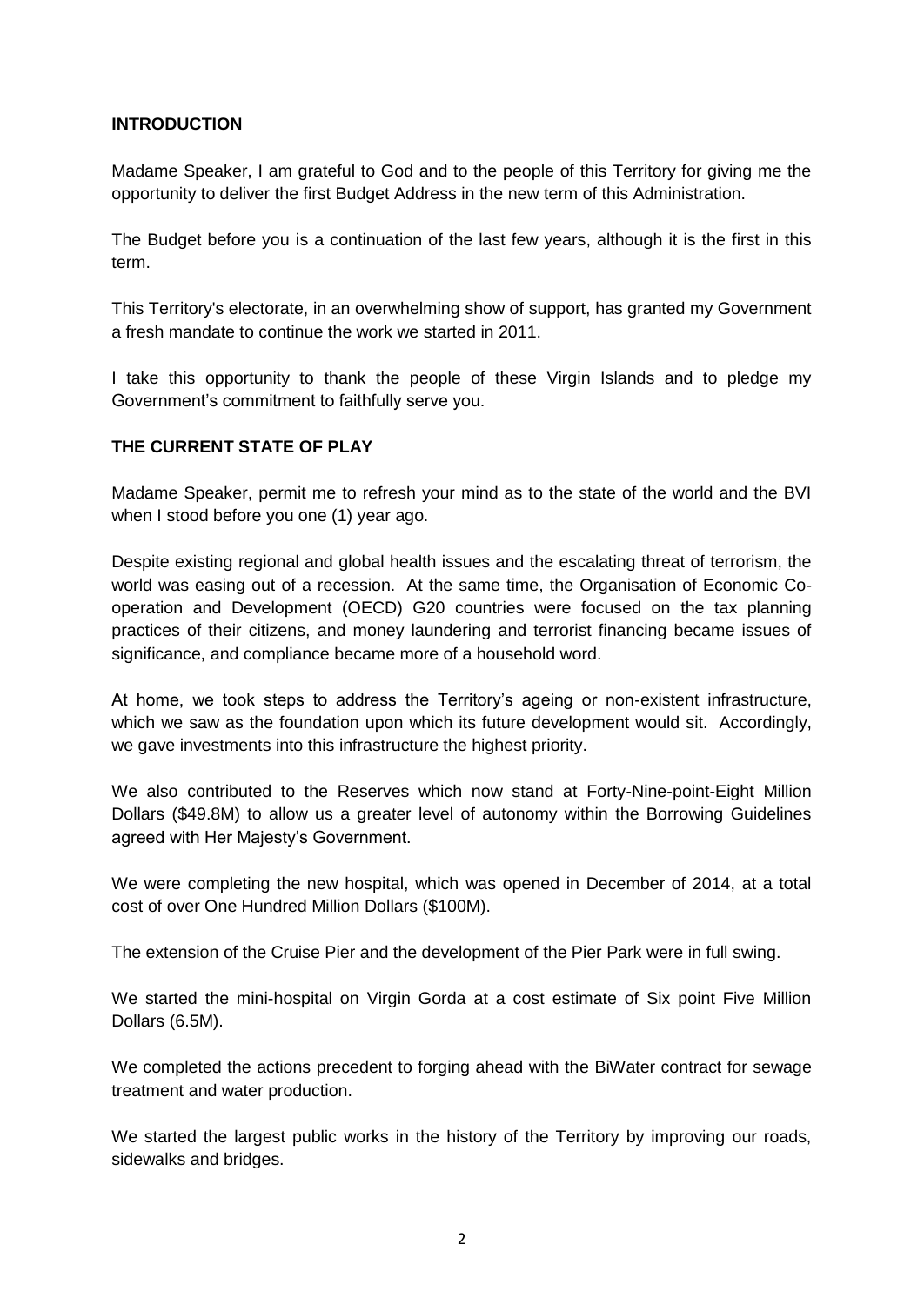We opened an office in Hong Kong to protect our market share in the Far East, and we continued our investigations into the extension of the runway at the T.B. Lettsome International Airport.

Madame Speaker, these initiatives required a significant allocation from the National Budget. They were deliberate; they were costly, but necessary, and you would agree with me that it was money well spent. That is how we have chosen to use some of the revenue paid into the Treasury, and I dare anyone to say that this money was wasted!

Madame Speaker, for the year 2016, we expect revenue in the amount of Three Hundred and Thirty Million, Eight Hundred and Forty Six Thousand, Five Hundred Dollars (\$330,846,500.00). You will note, Madame Speaker, that this sum is no smaller and is, in fact, larger than the annual revenue that we have been collecting for the past years.

Notwithstanding this evidence, there are those who would make you feel that Government has no money. But that is not the point here.

The point is that the demands being made on that revenue stream are greater than ever. But let me assure you that our revenue stream remains intact.

Madame Speaker, when I reported to the people of the BVI last week in this Honourable House on the Consolidated Fund, its cash balances stood in the region of about Six Million Dollars (\$6M).

As an operating account into which funds are transferred, its balances are never constant, rising and falling as cash comes in as revenue, and cash goes out as expenditure to pay our bills.

However, it is important to note that it does not tell the whole story.

As of the end of the same week when combined with the Development Fund, Reserve Fund, Emergency Disaster Fund and others, and excluding cash receivables from the Financial Services Commission, the Government of the Virgin Islands had, on hand, over Seventy-One Million Dollars (\$71M) in cash assets.

Certainly, this is not symptomatic of a broke government but, instead, one that is very diligent in its segregation of its cash assets and is making responsible, prioritised decisions about the use of these assets while facing unprecedented demands on its revenue streams.

Central Government, itself, will contribute Forty-Two Million Dollars (\$42M) in this year 2016 to expenditure on health care. We will have high expenditures on the extension to the runway at the T.B. Lettsome International Airport, as failing to do so means that our industries, especially tourism, would suffer.

We will continue with the expenditures for roads, for water and for our sewerage systems, and we are also proceeding with The Phase Five Development of the BVI Electricity Corporation.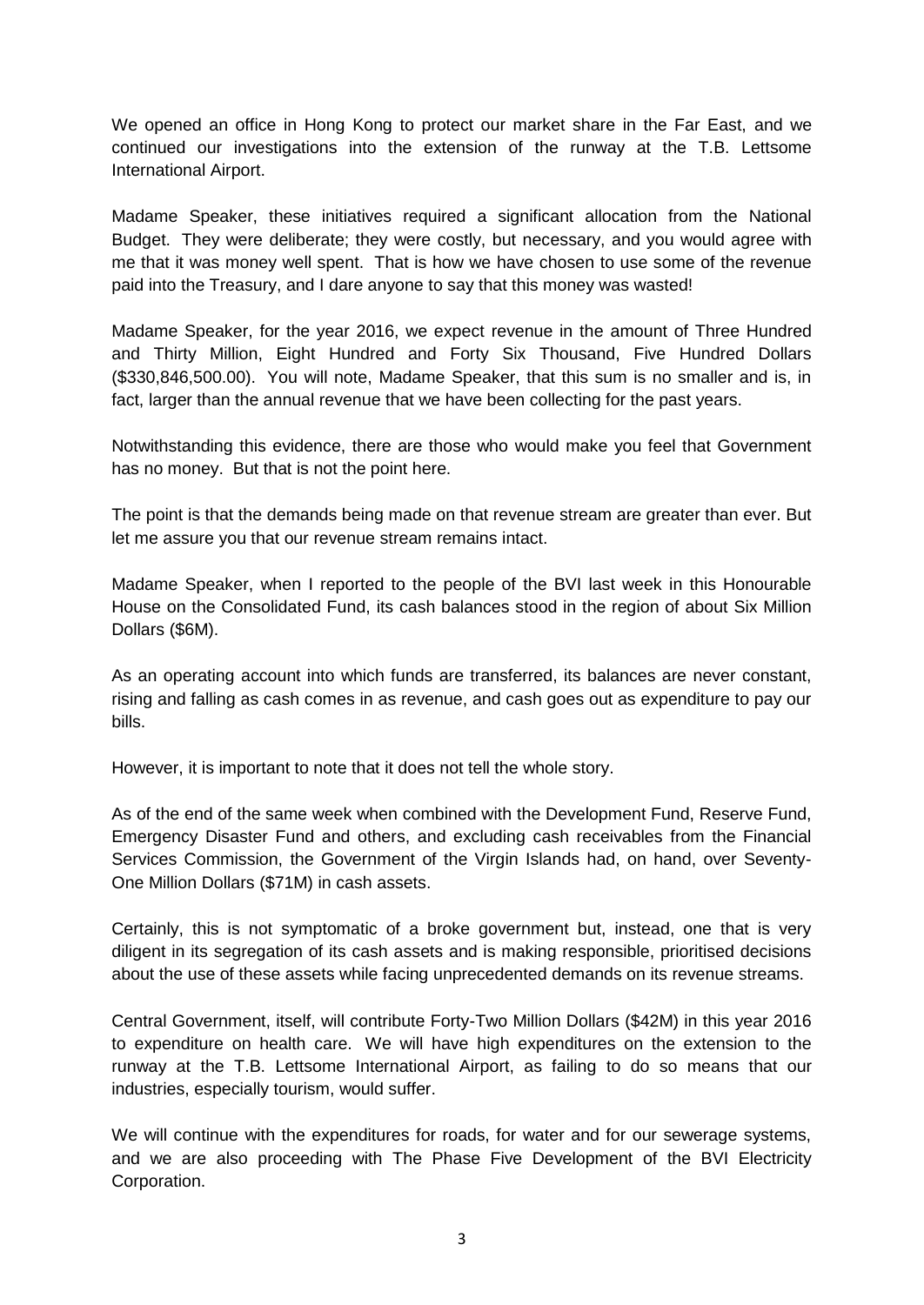Taken together, this means a higher standard of living for ourselves and our ability to offer our visitors and trading partners the high level of services and amenities that they expect. Madame Speaker, these are the kinds of decisions we make about the revenue we collect.

Madame Speaker, the National Health Insurance Programme, which took effect last month, ensures that everyone in the Territory, regardless of their ability to pay, has access to health care. This has been several years in the making and has spanned more than one administration. With your permission, I will return to this important subject a bit later on.

I am sure that you appreciate, Madame Speaker, that we have done all this while the global economy has been under severe pressure, while oil prices have been falling to their lowest levels and while stock markets have been volatile.

We have also been fighting hard to defend our Financial Services' Industry, which has been challenging at times due to capricious and arbitrary demands and the continued shifting of the goal post on a playing field that is NOT level and, perhaps, may never be.

Within the last year, Madame Speaker, we have seen layoffs in the Tourism Industry and the pending temporary closure of one of our major properties. These events are of grave concern to my Government, because they threaten to undermine some of the promises we have made for the future prosperity of these Virgin Islands. But we will not be deterred from our overall goal of improving the livelihood and wellbeing of all of the people of this Territory.

Madame Speaker, today we continue on the path of economic growth with "Shared Sustainable Growth" as our goal.

What does this mean?

It means that everyone, across the entire spectrum of this society, must have an equal opportunity to participate in the expansion of the BVI's economy, staying true to the principle that, as the tide rises, all sea worthy boats should rise together and grow together in maturity of thought and shared responsibility.

Madame Speaker, I am firmly committed to improving the quality of life of every citizen of this Territory. Hard decisions must be made about how we use our scarce resources. We must employ all efforts to do the greatest good for the greatest number. This is the essence of responsible government.

#### **PROGRESSING FORWARD**

Step #1 in this quest is that both sides of the aisle in this Honorable House have a duty to instill confidence in the people of this Territory.

As we conduct the people's business, we must act with kindness, transparency and commitment to their advancement, and that of the BVI.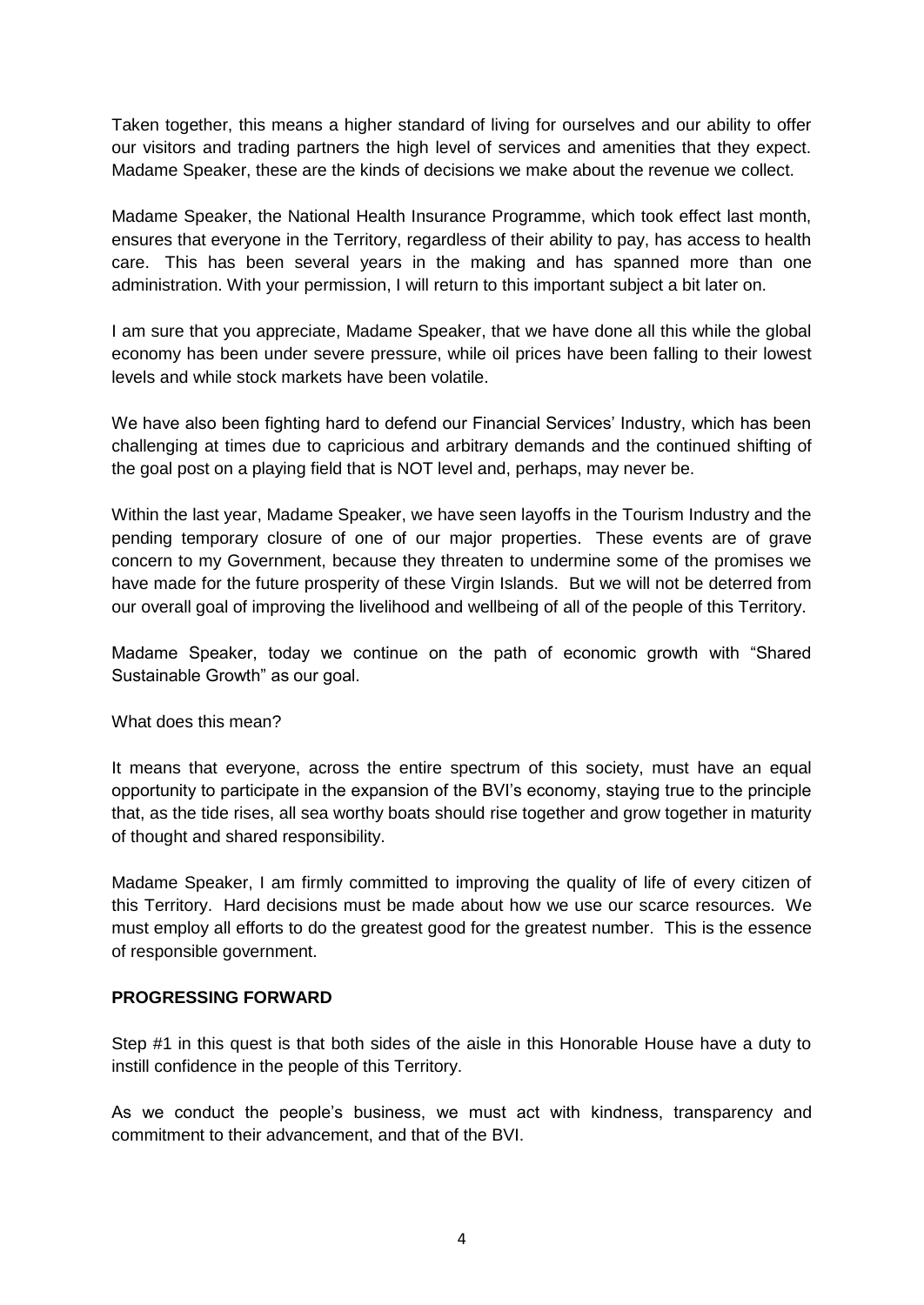We must consistently work towards ensuring accountability and promote fairness and integrity. As Members of this House, we are not here to 'act' for the cameras and to score cheap political points.

Rather, our duty is to improve the lives of the people we serve and create a governance framework that allows the Territory to progress. When BVI does well; we all do well!

Madame Speaker, I am duty bound to ensure the continued development of a professional Civil Service that serves the people of this Territory and supports elected officials in a nonpartisan manner.

As more demands are placed on Government to provide services of a higher quality, Civil Servants need even higher levels of preparation and training. Their continued improvement is important to the advancement of the people of the Virgin Islands.

To achieve and share sustainable growth then, we must have a shared commitment by each and every citizen of this Territory and the willingness and commitment of its leaders to civil protection and empowerment of the people.

In our schools, the song is taught to students, and a generation of BVIslanders and residents are growing up singing 'O Beautiful Virgin Islands'. This simple act binds them together in kindred spirit, a common hope and a shared identity. It also sows the seed of community which must germinate and become strong trees of community advocacy and protection and which will support initiatives, like the one we tout today, of a SHARED SUSTAINABLE GROWTH.

The second step, Madame Speaker, in achieving that shared sustainable growth, is for us to continue with our infrastructural and other social programs for the BVI to be competitive on the regional and global scale and maintain and improve the high quality of life we enjoy.

Earlier, I made reference to the National Health Insurance Programme.

Health care, in many parts of the world, is based on the individual's ability to pay. Those who can pay the most get the best quality of care, while those who cannot afford to pay, no matter how desperate for medical attention, are left in a state of poor health and hopelessness.

This will NOT happen with my Government at the helm, and certainly NOT under my watch. Therefore, if making this tough decision, ensures that everyone in this Territory has access to high quality health care, then that is what I feel duty bound and committed to do.

Under the National Health Insurance Programme, every citizen of the BVI now has access to high quality health care, regardless of their ability to pay.

This, Madame Speaker, is the most significant advancement in our civil protection network since the introduction of the Social Security System, some thirty (30) years ago. There will be teething problems that must be faced and overcome in its infancy, but the success of NHI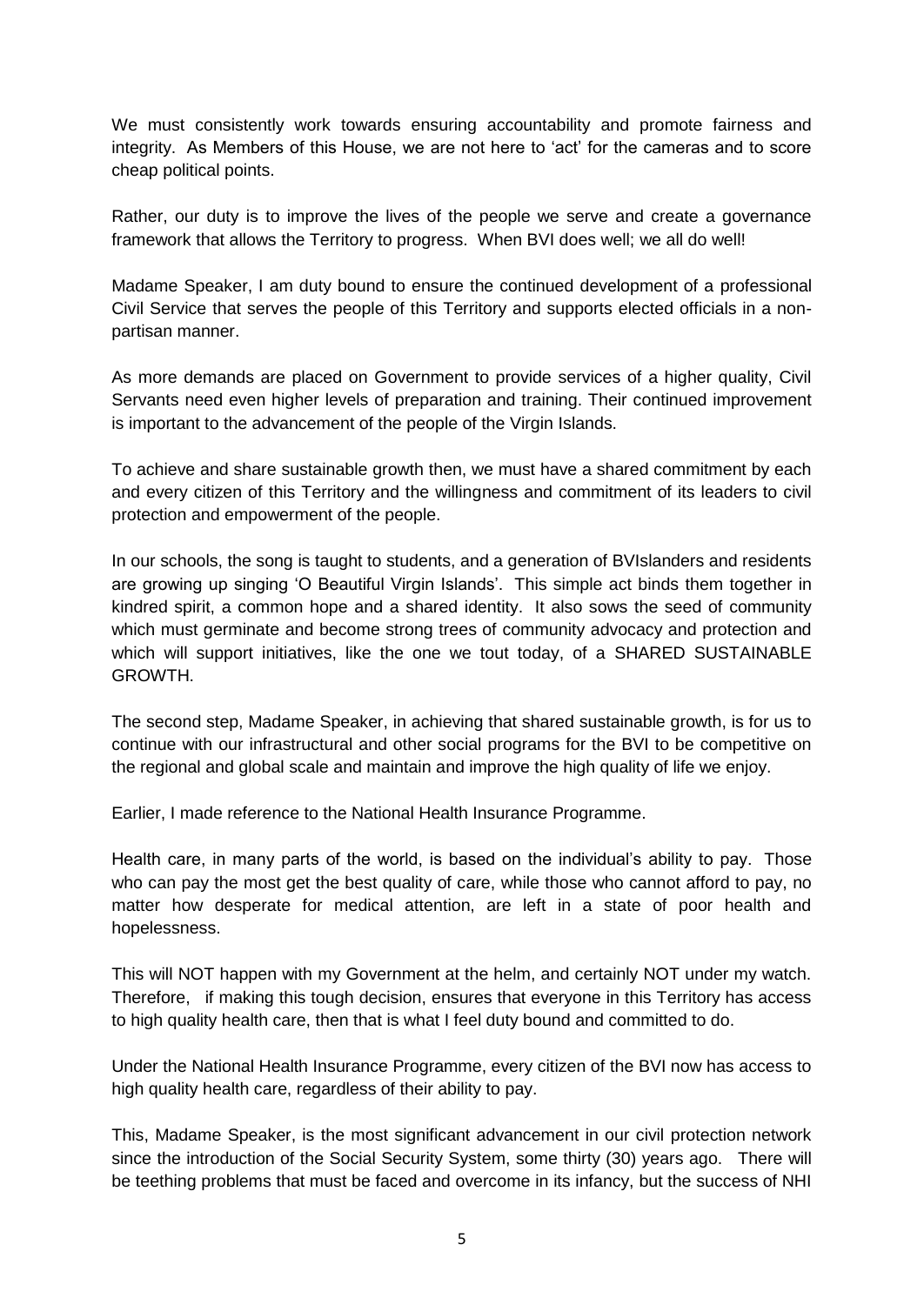is mandatory for the future **shared and sustainable growth** of this Territory and the security of its people.

I would like to publicly thank the Minister of Health, and his support team at the Ministry of Health and Social Development, and the Health Services Authority, for delivering on the National Health Insurance Programme.

I feel a special debt of gratitude to the Social Security Board and the private sector for their tireless and committed efforts.

I also thank the former Government for the work they did in advancing the Programme based on the blue print we left when we demitted Office in 2007. Taken in concert with our state-of-the-art hospital and its dedicated and professional staff, I am confident that the health care needs of all of the people of the BVI will be met.

I am, particularly, proud of the progress being made with the construction of the Nurse Iris O'Neal Mini Hospital in Virgin Gorda which, on completion, will be a fully staffed medical facility. No one must be left behind!

Next week Tuesday afternoon we expect to formally open our Cruise Pier and Pier Park facility.

Much has been said in this community about the Eighty-Two Million Dollars (\$82M) spent on this project. As I announced about two weeks ago, a I have commissioned an independent international firm to carry out a full audit of this expenditure. The findings will be carefully reviewed and made public. Included in the Eighty-Two Million Dollars (\$82M) expenditure is Eight Million Dollars (\$8M) that was advanced by Central Government to the BVI Ports Authority.

While I have no intention of interfering in the audit, I must make it quite clear to the public that the BVI Ports Authority and the ports for which it is responsible are wholly owned by the Government of the Virgin Islands as are ALL of our Statutory Bodies and Companies. Advancing monies to our Statutory Bodies, when necessary, is, therefore, par for the course in ensuring their survival.

Madame Speaker, the Cruise Pier and Pier Park Facility has already proven its value to our growth and competitiveness in tourism. The subsector has been the lifeblood of an important and growing group within the Territory. Taxi drivers, tour operators and tour guides are important to the enhanced tourism model in the Territory. I am also especially proud of the involvement of the BVI business community in this project. Last Saturday, I was in the area of the Pier Park, as they were at various stages of preparing for opening on the  $16<sup>th</sup>$  of February, their sense of excitement and anticipation of increased business was almost contagious!

We expect that the improvements to our tourism infrastructure will not only help to sustain and grow our tour, taxi and commerce but will provide new employment opportunities and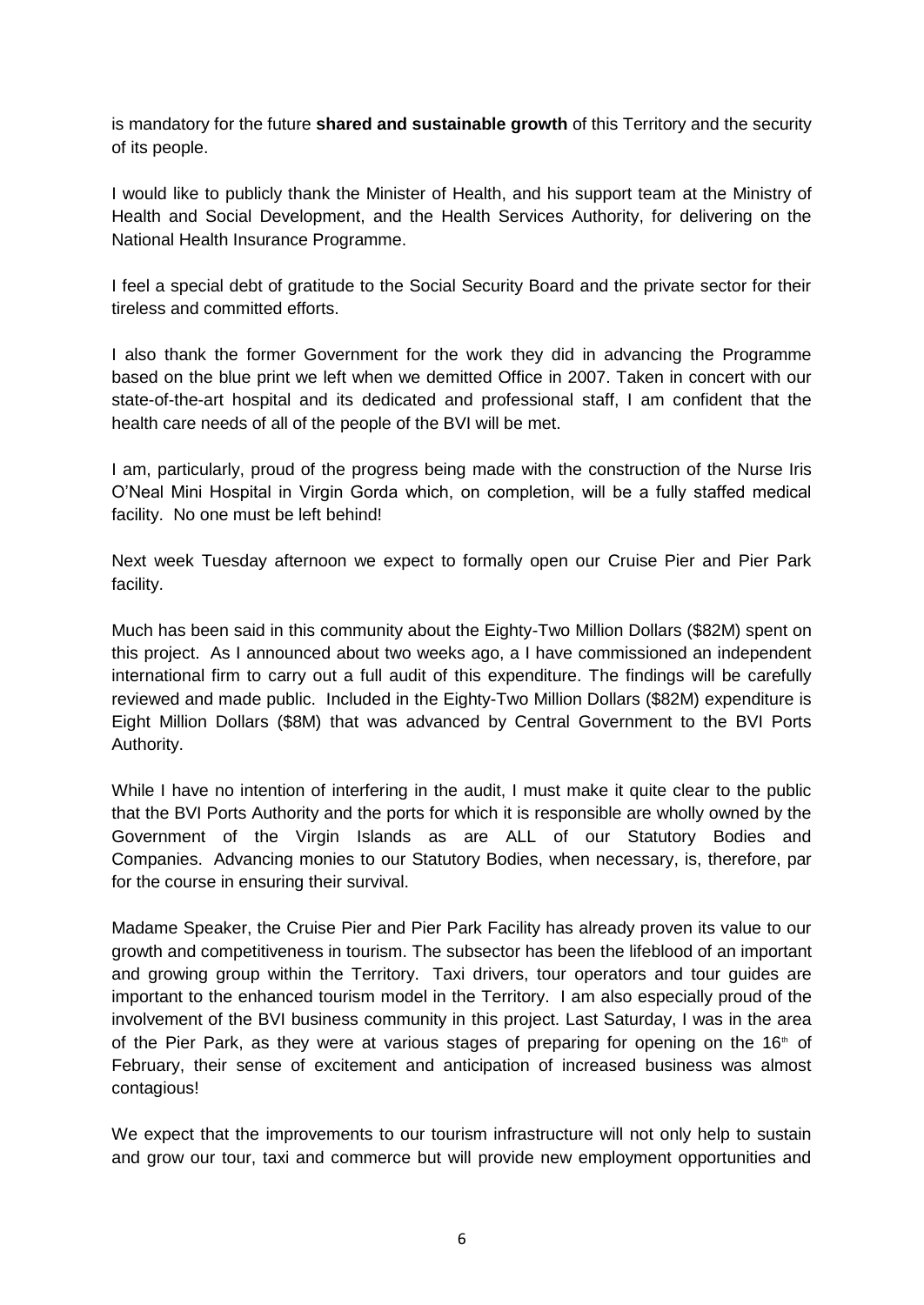provide for more long term land or sea visitations, but they will also provide for the revitalisation, development and exhibition of our culture, proud heritage and historical sites.

The significant number of historic sites scattered throughout these islands is proof enough that BVI has a story to tell. And, we will tell that story for the benefit of our visitors and continue to construct the tapestry of national pride in our people.

The historic agreements with Disney and Norwegian cruise lines and development of our cruise tourism infrastructure will ensure sustainability in our Cruise Tourism Sector.

Yet, Madame Speaker, the development of cruise tourism is but one part of our efforts to develop our very important tourism infrastructure.

You will recall that, about four weeks ago, I announced a partnership forged between BVI Airways and the Government of the Virgin Islands to have direct flights between the mainland United States and our main airport, the T.B. Lettsome International Airport.

The impetus of this partnership is to begin to release this Territory from the strangle-hold of restricted air access which we currently face, and which in the past several years severely compromised our tourism and Financial Services sectors. Just as importantly, it also made it very inconvenient for our people to travel abroad from the BVI.

The move to partner with BVI Airways will cost Seven Million Dollars (\$7M) over a threeyear period. We believe that this additional investment into improving the quality of life of the people of the BVI and into the continued success of the economic sectors that support us is well placed. As I announced, we expect this service to commence this Fall. And, you will agree with me that, it will be money well spent.

The second initiative is of a longer term, more sustainable nature. It concerns the extension of the runway at the T.B. Lettsome International Airport to accommodate jets of the size the 737- 800 and Airbus 320; both aircraft types are the workhorses of the major air carriers serving the Caribbean from the continental United States. This extension will also ensure that the movement of private jets to and from the Territory will be much improved and enhanced.

I am, therefore, pleased that within six months, and barring any insurmountable unforeseen circumstances, we will be in a position to ink a contract for the expansion of the T.B. Lettsome International Airport.

Madame Speaker, that is good news, and you would be aware that this project remained high on my Government's agenda since we assumed Office in 2011.

Unfortunately, because of the need for certain levels of approval from Her Majesty's Government, the need to ensure that international procurement standards are strictly adhered to and the need to sequence our programs in a manner that will be affordable, the time for this project execution was delayed, until now.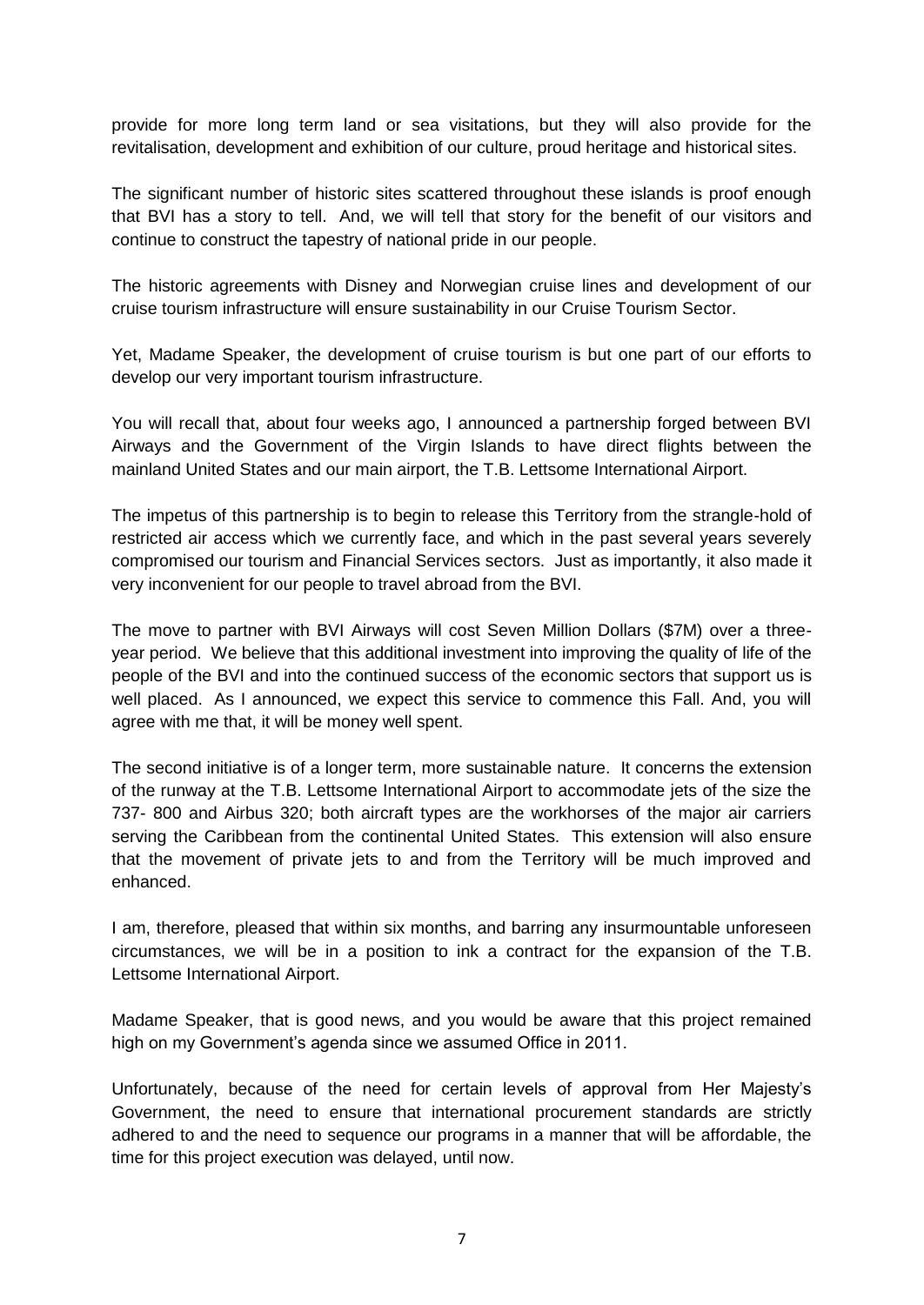I am grateful to the Minister for Natural Resources and Labour and Deputy Premier, under whose Portfolio this subject falls, for his persistence in getting us to this stage. This project, and the scheduled direct flights later this year to Miami International Airport, constitutes the first and second phases of a "game changer" here in the BVI's economy.

Unlike the previous incidence where a similar venture such as this one required a refueling stop in the Turks and Caicos Islands, this is the first time in recorded history that we will have direct uninterrupted commercial flights between the British Virgin Islands and the continental United States; and, more importantly, easy and quick connections to and from all major airports. These two related improvements to air access will pave the way to greater investment in our Tourism Industry through building additional high-end properties as well as allowing for further diversification of our Financial Services.

Madame Speaker, from day one of my Government's return to office in 2011, we realised that the principal challenge confronting the Territory and my administration was that of transforming our economy into one that is globally competitive; an economy powered by 'best in class' services in tourism and Financial Services, reflecting the needs and demands of the global marketplace, one that is capable of delivering, over the long term, the resources and opportunities required to keep building a modern BVI where we are able to successfully expand the quality of life for all of our citizens.

Madame Speaker, this is the bedrock of our economic agenda.

To move this agenda forward and deliver the benefits for our people in multiple areas Madame Speaker, we have adopted an aggressive holistic development strategy across all ministries, departments and statutory boards of the government. A strategy that has no parallel in our recent history, and one that I am aware, is at times a little overwhelming for some, but Madame Speaker, one that is absolutely necessary for the future success our children and their children.

Madame Speaker, as Premier and Minister of Tourism, another area that I am paying very close attention to, is the overall management of the sector. Here my concern is that as a destination we deliver on the experience our visitors demand, an expectation in all sectors; cruise and overnight, We must keep our eyes on this ball at all times. We must ensure that we balance the needs of all sectors in a harmonious manner.

Madame Speaker, I am fully aware that we face challenges in some areas with overcrowding in some of our more popular sites, as well as the need for additional facilities. Some work has been done but much more remains.

This budget will see the continuation of the implementation of our tourism infrastructure project which will be spread over the next three budgets.

I must commend the work done by the Director of Tourism and her team at the BVI Tourist Board in putting this detailed plan together. I look forward to the same level of energy as we move to the implementation phase, and am expecting great things from our Junior Minister for Tourism Honourable Archibald Christian as he moves this agenda forward.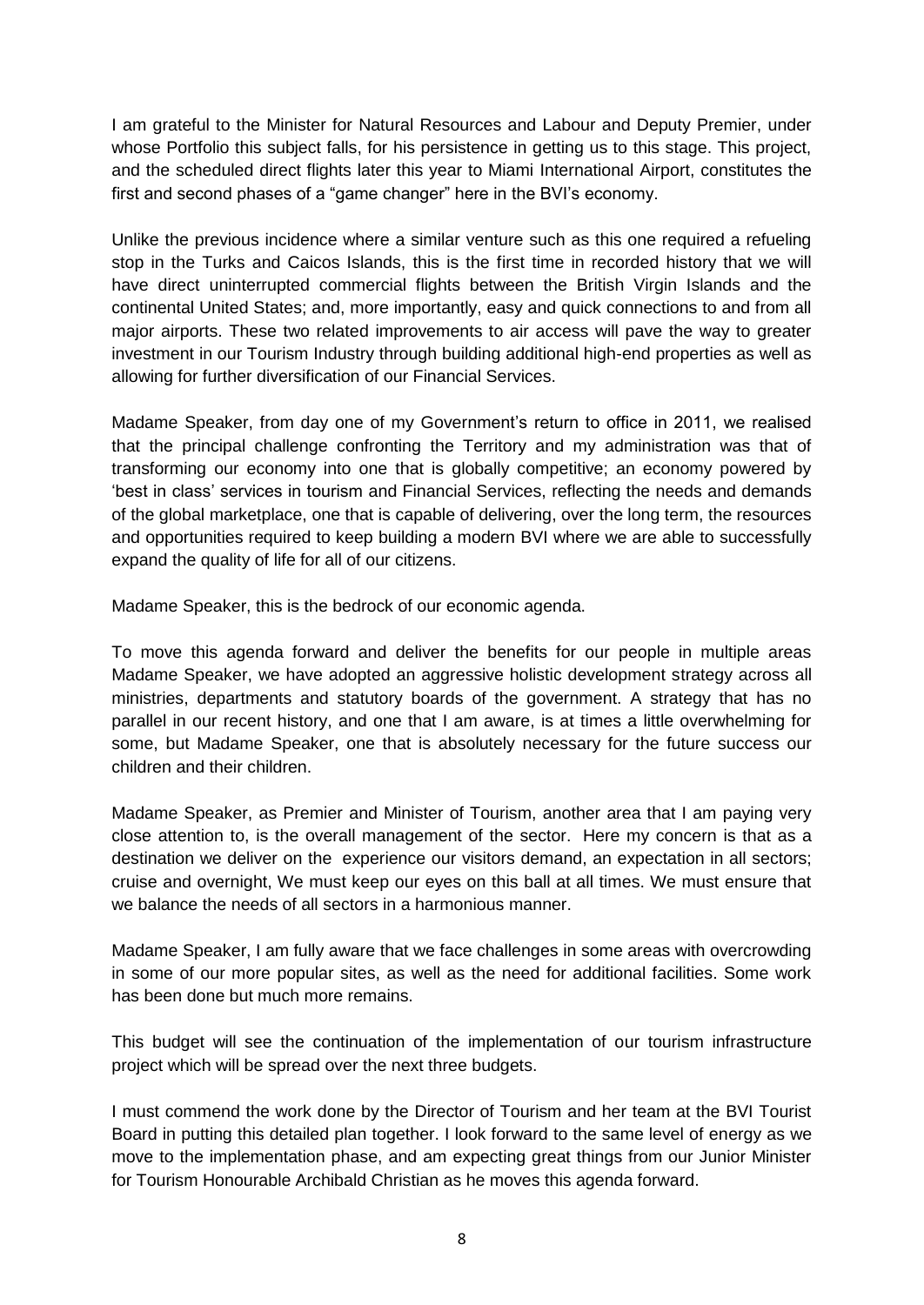Madame Speaker, tourism is clearly on the move again.

Madame Speaker, in the past year besides investing substantially in improving roads throughout the Territory, we have expanded our water distribution network and completed modern and adequately sized sewerage treatment plants at Burt Point and Paraquita Bay.

These basic improvements are essential. I accept that there has been some degree of inconvenience such as dusty roadways, slowing of traffic and the like but as we can see its all for the greater good of this Territory.

In addition, and recognising the essential role that reliable and fast telecommunications plays in the BVI's ability to thrive and compete, we have facilitated the telecommunications providers' abilities to expand and improve on the capacity of their systems, with the expectation that very soon we will have unprecedented telecommunications capability at an affordable cost at the fingertips of all residents and citizens of the BVI.

I thus am very grateful to the Minister of Communications and Works and his ministry for his leadership and tireless commitment in developing and improving the physical infrastructure of the Territory.

To maximise the potential of our citizenry our people must be educated; from the cradle right on through adulthood. And even then, we cannot afford to rest on our laurels since the business of Excellence, in which we are engaged, is the work of a life time and the work of generations.

We will, therefore, stop at nothing to ensure that our educational system is par excellence, and provides for the needs of the BVI economy today and into the future. In doing this we will ensure that our youth have the opportunity to be occupied in activities that develop their athletic and intellectual abilities as well as building character as they grow into well balanced, responsible and civic-minded stalwarts of our society in the years to come.

Madame Speaker, we take a very futuristic approach to governing this Territory and, therefore, provide every possible opportunity for the development of our young people.

That is why we have restructured the Department of Youth Affairs and Sports and launched the Youth Parliament to expose the future leaders of the Territory to the parts played by governance and diplomacy in nation building.

There is much in store for our youth, including bringing technology to their classrooms and, very significantly, beginning with Elmore Stoutt High School, separating the junior and senior schools. You will be hearing more about this in the coming months.

Madame Speaker, without tertiary education, we can no longer be the masters and architects of our Territory.

We currently have some two hundred and eighty-eight (288) students on scholarships in various Universities and Institutions of higher learning around the world, and we continue to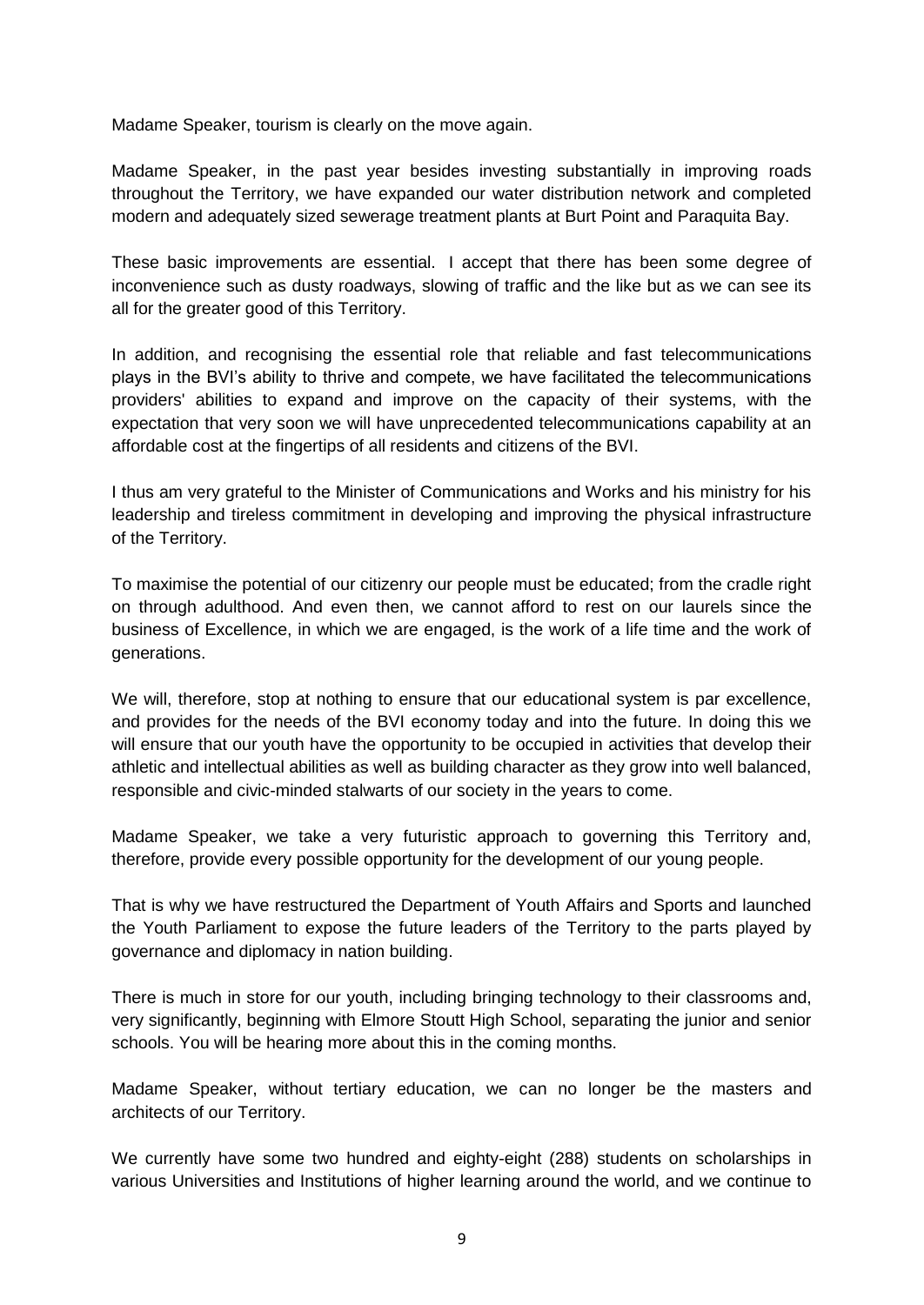forge important links through our own H. Lavity Stoutt Community College to ensure that we also have high quality education and training opportunities for our people at home. All this carries a cost, and Madame Speaker, it is a cost we are prepared to pay, but, going forward, we will do so on a prioritised, competitive basis, funding only through scholarships, those areas that support our current economic sectors and the future development of the Virgin Islands' economy. The Minister for Education and Culture has been doing a tremendous job in moving this mandate, and I would like to recognise him for a job in progress; and a job, well done.

Thirdly, Madame Speaker, we also must continue to protect and enhance our resources, whether they are our natural, physical endowments of these islands or our most prized and valued resource, our people.

We have done many things to safeguard our environment including the policy on the protection of sharks and rays, our commitment to the Climate Change policy debate, the starting of the climate change trust fund and the policies surrounding it, as well as proactive and sensitive interventions in regards to the labor market itself. As the environment goes, so go the people of the BVI. So it is both from a sense of duty as well as survival that we are bullish on the protection of the environment.

We are particularly concerned about the pending, temporary closure of the Little Dix Bay Hotel and the adverse effects that this will have on the lives of its dedicated and committed employees, many of whom have provided high quality service to visitors and residents alike for decades.

We are equally concerned about the knock-on effects of this temporary closure in, especially the Virgin Gorda community as well as to the wider economy of the Territory.

I can promise you that I will do whatever is possible for us to help our people through this trying time and to ensure that the hotel reopens within the timeframe stipulated by its owners.

Madame Speaker, the challenges I spoke about earlier that impact the global economy, and by extension this Territory, can be seen in the revenue projection figures for 2016. Projected revenues for 2016 will marginally cover expenditure. Indeed, a mere cursory look at our Medium Term Fiscal Plan demonstrates that this is as a result of a growing society with growing demands such as:

- 1. A bigger and highly specialised government bureaucracy:
- 2. The works commissioned by my government to repair and to build a rapidly deteriorating and inadequate infrastructure;
- 3. Setting the policy framework for sweeping improvements in telecommunications;
- 4. Achieving the levels of compliance set by the international community; and
- 5. The increasing competition in our tourism and Financial Services sectors.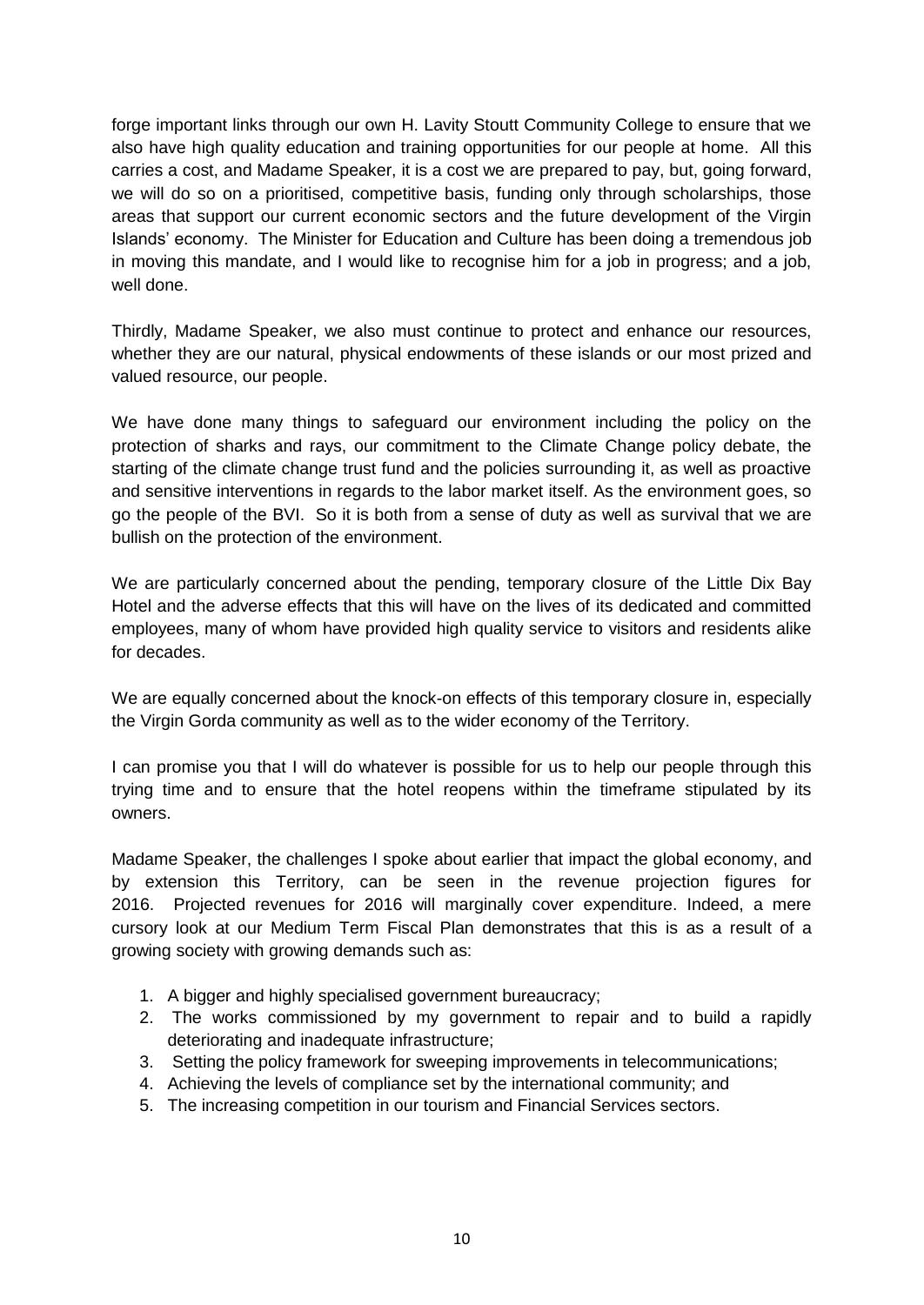But, the BVI cannot stand still, while global business is transacted at the fast pace that has become the norm in today's world. And if ever the old adage was true, it is in today's world, YOU HAVE TO SPEND MONEY TO MAKE MONEY.

Take, for example, our fishermen, Madame Speaker. We invested in the BVI Fishing Complex. They now have a reliable market for their catch, three hundred and sixty-five days (365) a year, and they are being taught innovative ways to ensure its sustainability.

We have also done our part, in this regard, Madame Speaker, by mandating closed season on various species which enhance their survival and the sustainability of the livelihood of our fishermen.

Madame Speaker, I have always believed that the true developmental capacity of the BVI lies in the fiscal entrepreneurial spirit of the individual.

Equally, my Government has always maintained that we would never unfairly burden the people of this Territory, in direct taxes, because of increasing demands on the public purse. This has not been our track record. In fact, as you will recall, it was my government that erased the income tax system where you paid as much as twenty (20%) of your income in direct taxes, and it is my Government that gives the first Ten Thousand Dollars (\$10,000.00) of your income as a tax free benefit to you and your families.

So, I know you have not been slow in understanding, Madame Speaker, that when we propose initiatives that require everyone to make a contribution to a shared sustainable development, we do so only after weighing the balance and determining that the greater good rests with the people. That is certainly the case with the National Health Insurance Programme, and it is the case with some increases which I will be proposing for the coming years.

Madame Speaker, the year 2016, represents a shift from the expectation that there will always be a windfall that will provide for unplanned events. We must, going forward, plan very carefully to ensure our survival.

During those years when our revenues outstripped the public expectation and demands, we lowered the individual tax burden. When Financial Services grew at a rapid and unprecedented rate, we did not hold back in providing the services demanded, including free education at the HLSCC.

But now, based on challenges in the international community, we have not been able to achieve, in the past few years, what we have been accustomed to achieve.

Despite this, however, the public demands and the demands of our visitors and the international regulatory community have grown. This means that new revenue streams are needed to handle our commitments and obligations. We have to change our old way of doing things if we are to survive.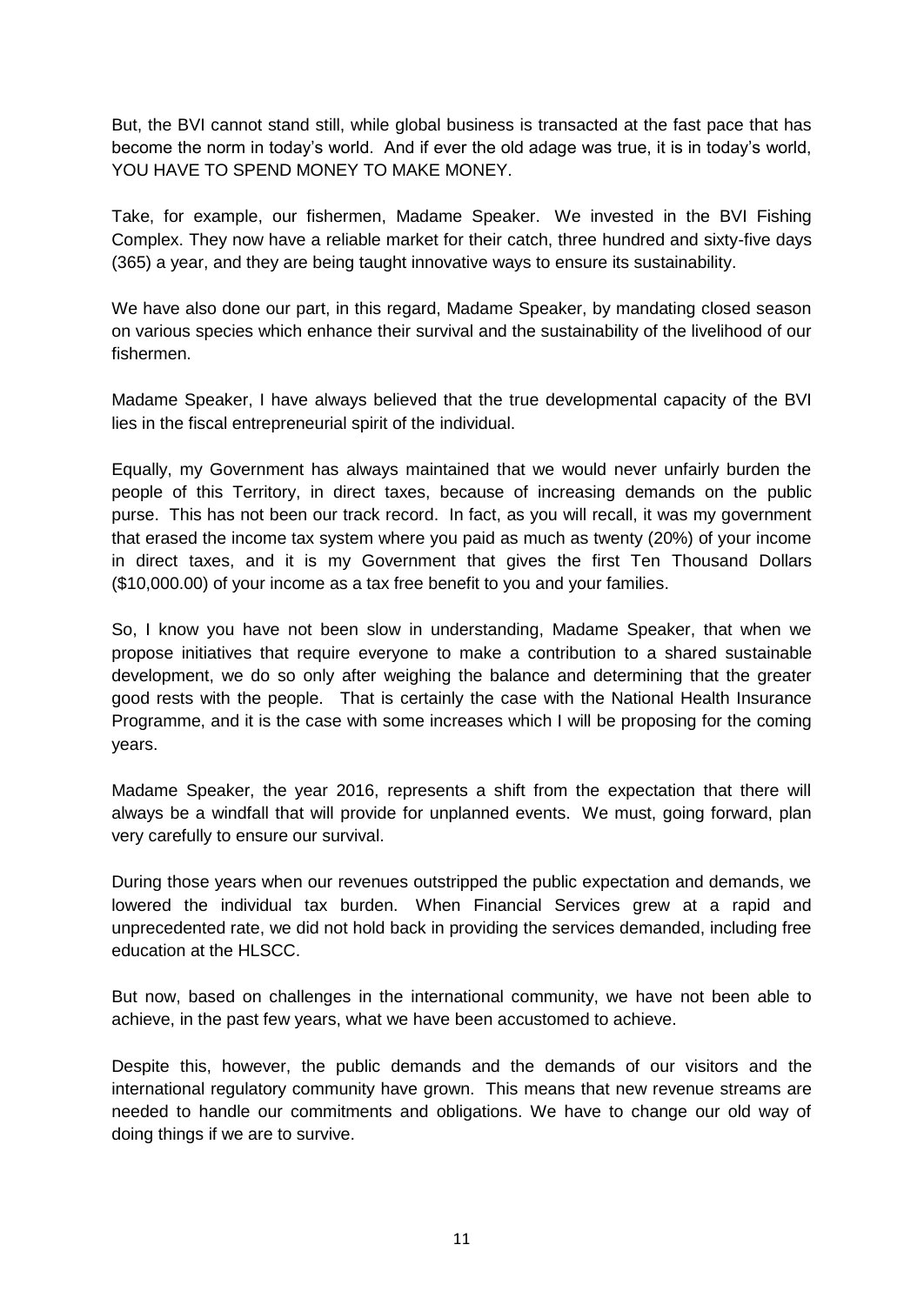So, Madame Speaker, while the pundits proceed to advise on what they never implemented when they had the opportunity to do so, my Government will be busy building our institutions so that constitutional advancement can be a reasonable expectation and good governance, transparency and full accountability of our leadership now, and into the future, will be the manifestations of our work.

So, given the hand that we have been dealt and the cards we have deliberately chosen, my Government has performed credibly, honestly and well, and we have conducted your business in a manner that sees this Territory better off under our administration.

Consequently, Madame Speaker, we expect a conservative year in 2016 but, expect that, in 2017 and 2018, this picture will get progressively better, as various measures that we are taking to raise revenues begin to take effect.

This year is but the first of our four-year term.

Therefore, Madame Speaker, in view of the relative levels of taxes and fees that we now pay, some of which have remained at the same levels for the last several decades, we have, after much contemplation and assessment, decided to augment the following fees and taxes in 2016 as follows:

1.Change the current Work Permit structure such that the fees will reflect improvements in efficiencies of the Labour Department and be more aligned with fees charged in other Overseas Territories;

2.Reverse the charging of import duties on the FOB rather than the CIF value;

3. Change water rates to be more closely aligned with the cost of purchasing and distributing water; and

4.Continue a more aggressive approach to the collection of current taxes and fees and arrears, by reviewing current legislation to give revenue collecting agencies greater authority to enforce compliance.

These measures and others that I have not indicated here, but will expound on in another forum, cause us to expect to yield up to some Twenty point Five (\$20.5M) Million Dollars in additional revenue in 2016.

In addition to the measures instituted in 2016, in 2017 we expect to:

- 1. Adopt a modern more progressive payroll tax system to promote equity while maintaining the simplicity of the current tax structure. We will introduce innovations to tax collection methods, thereby improving efficiency and reducing the costs associated with collections; and
- 2. Review and revise the current stamp duty regime.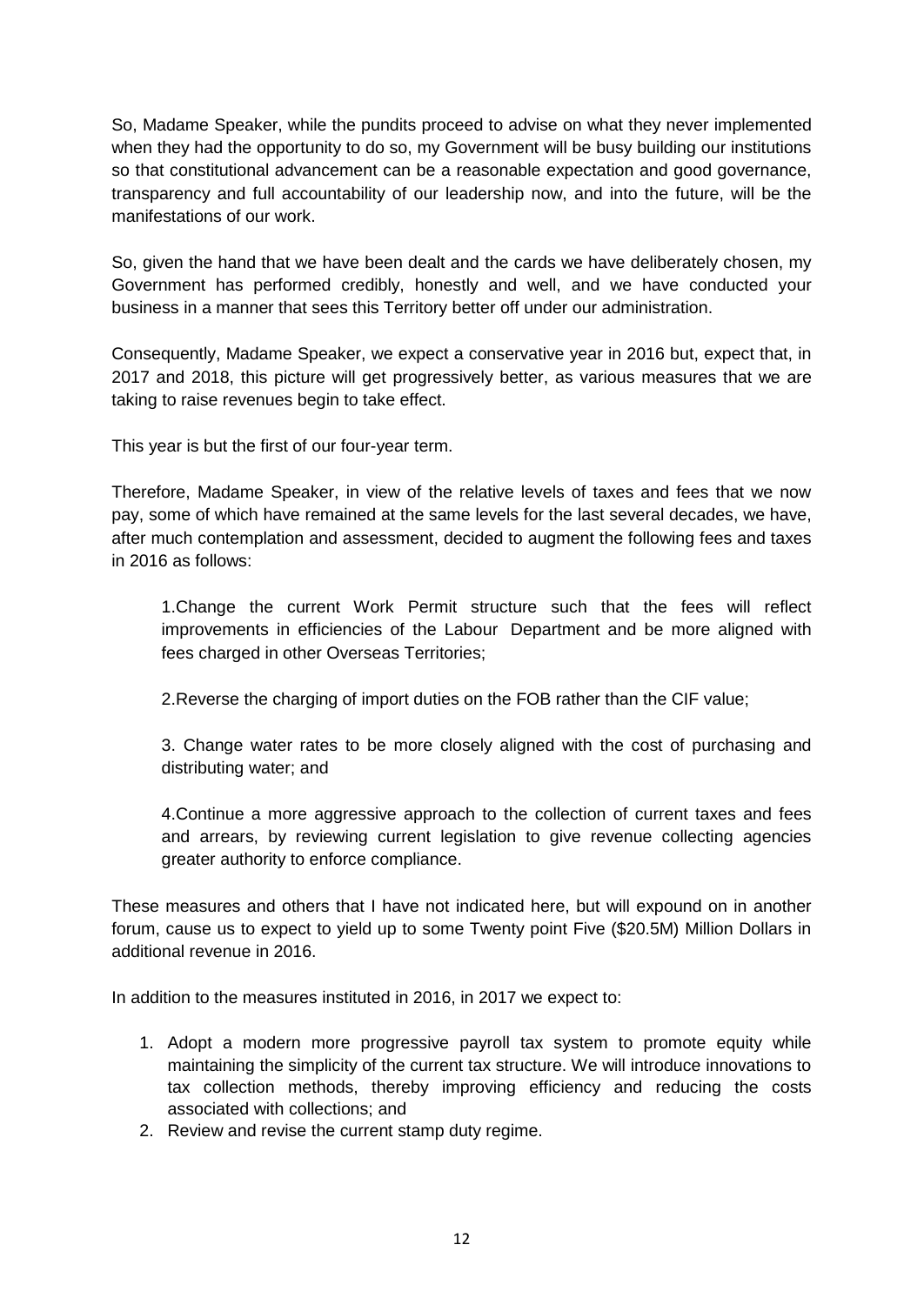Our expectations are, that in combination with the measures taken, we are projecting total additional revenue of Twenty-Six point Two (\$26.2M) Million Dollars.

We further intend to, introduce an environmental levy and to harmonise the existing fee and tax structure for hotels and yachts, to review and revise the current marine fee structure by consolidating existing fees and creating a collection system that is fair and easy to monitor.

To be clear, Madame Speaker, these figures represent an additional intake that is forecasted over what we would have otherwise received without the revenue measures.

Madame Speaker, before dealing with the specifics of the budget, there are a few points I must make about our Financial Services.

I started out this address by describing the direction in which developed countries were headed, as it related to Financial Services a year ago.

Madame Speaker, the scrutiny I mentioned has intensified manifold. Be that as it may, as a policy, this administration has remained actively engaged with all our international partners, as it is our philosophy that it is always better to be sitting at the table than being on the menu.

Madame Speaker, I am delighted to report that today this Territory has again met the international standard in tax transparency and exchange of information having passed Phase 2 of the OECD Peer Review with flying colours. Late last year, we were also removed from the French Black list. Thus, the positive image of this jurisdiction is even more enhanced.

From time to time, I have also reported to this House on our negotiations with HMG and with Prime Minister Cameron, more specifically, to whom we have committed our support for his Agenda of Tax, Transparency and Trade as far back as 2013.

We continue to be proactively engaged on these issues and have made significant progress towards meeting the requirements that would be mutually satisfactory.

As the global community continues to be less accommodating of International Finance Centres, the BVI must redouble its efforts to re-establish and maintain itself as the best place to do legitimate cross border business.

The all hands on deck approach, required to achieve this, is already bearing fruits.

The aim here will continue to be strengthening the BVI Financial Services Sector's value proposition making it a more competitive, more efficient, more customer centric, and a more compliant jurisdiction, offering an eclectic array of diverse solutions to the myriad challenges that confront cross border business in today's increasingly globalized world.

Madame Speaker, in this vein, I am pleased to report that our efforts to position the BVI as a player in the international arbitration space have gotten off to a promising start. The newly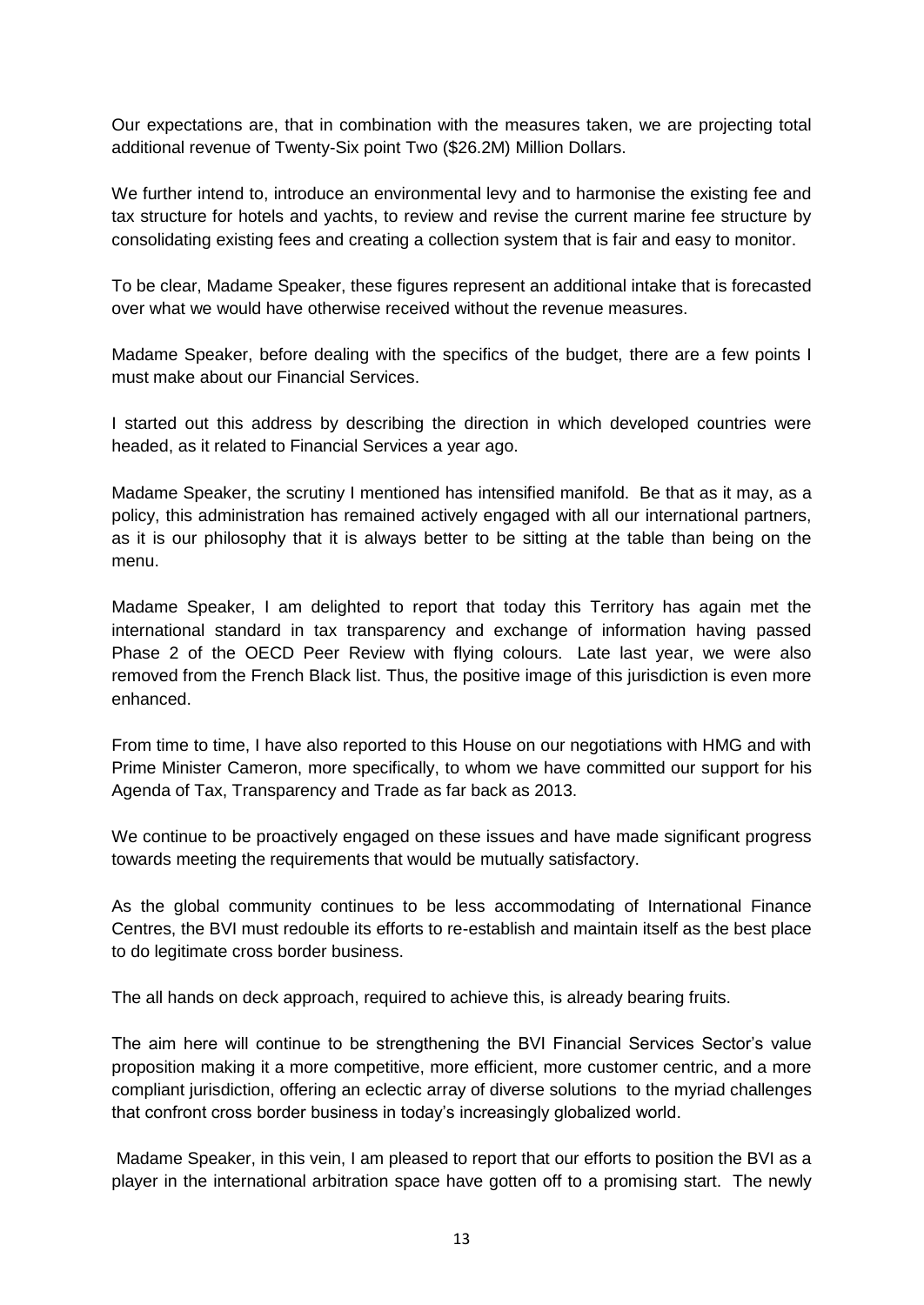established Board for the Arbitration Centre has already recruited a new CEO and has set itself to having the Centre outfitted and up and running before the end of this year.

Similarly, evidence suggests that the sterling efforts of the industry, government and the regulator, to make the jurisdiction more competitive within the Investment and Hedge Funds arena are already paying off.

I am advised that the recently launched New Incubator Funds and Approved Fund Managers regimes are gaining a lot of traction and interest within the industry. This augurs well for the revitalisation of our funds industry in the years ahead. Later this year, it is expected that efforts will intensify to develop a special European Union Compliant Fund that would qualify for pass porting throughout Europe.

In the arena of Intellectual Property, the implementation of the new state of the art Trademarks Act, which has brought our trademark activities from the analog world to the digital world, has resulted in a steady flow of applications for the registering of Trademarks' and Trademark Agents. Work is expected to begin on new Patents and Copyrights Legislation to strengthen and completely modernize our suite of Intellectual Property Laws.

Madame Speaker, the comprehensive, resource intensive and daunting National Risk Assessment (NRA), currently being undertaken to help us prepare the BVI for its Financial Services 2017/18 round of mutual evaluations, is nearing completion. This NRA exercise is a vital component of the jurisdiction's arsenal for ensuring the sustainability of the industry upon which the fortunes of our country so depend.

It is expected that the NRA will result is a suite of recommendations that, if accepted and implemented, will consolidate the BVI as a stable, credible and trustworthy centre for doing business.

It will further ensure the readiness of the industry, the government and the regulator, not just for the realities of the challenges which confront us today, but also for those challenges for the foreseeable future landscape.

So yes, Madame Speaker, the Financial Services sector is truly a global sector; it knows no borders. In this dynamic, highly competitive and highly mobile sector, being complacent and resting on our laurels cannot be an option.

Global financial standards and best practices continue to evolve and emerge, but it is our collective efforts that will be the key to maintaining our competitive edge.

Let us all together, government, industry and the regulator, respond appropriately to instill public confidence and the development of a lasting, compliant, competitive and vibrant Financial Services sector where expert knowledge, professional conduct, ethical behavior and customer centric ethos is the operating norm for the benefit of the BVI.

The residents and citizens of these islands demand and deserve nothing less!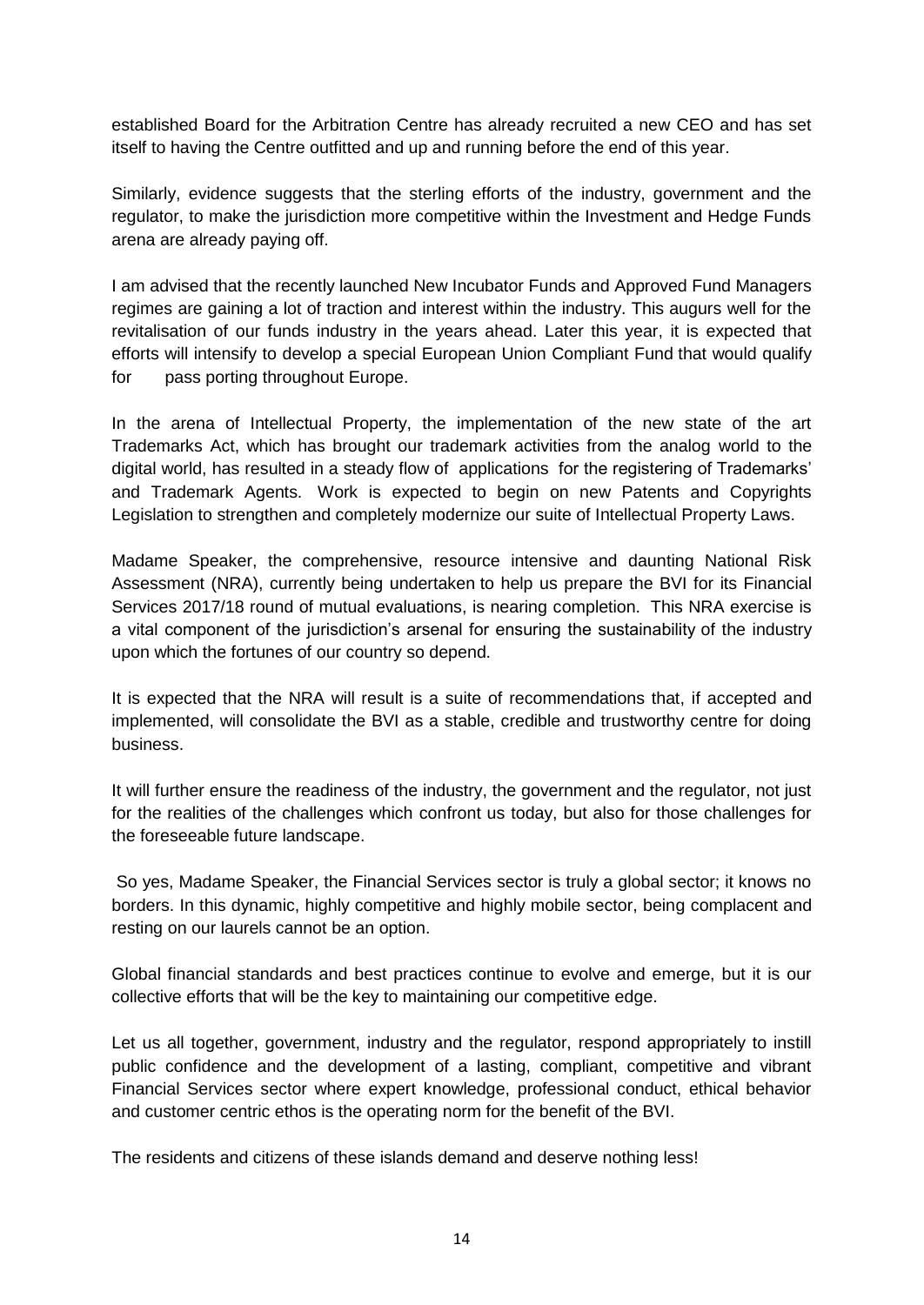Madame Speaker, we have surmounted some of the key challenges which we were facing in Financial Services. As we look towards building an even greater sustainable industry, there is much work to be done.

We are well on our way with the implementation of the Financial Services Consultancy Report, commonly referred to as the McKinsey Report, which was approved in this Honourable House in February 2015.

We have established a dedicated Unit, the Financial Services Implementation Unit (FSIU), to implement the Report's ten (10) priority recommendations over a two-year period. The FSIU has been making significant progress under its BVI Forward branding.

We are also, with the assistance of the Initiative sponsors, developing specific Action Plans to make the changes necessary to secure the future of the Industry.

Some of the more notable areas of progress include plans to establish BVI Finance Limited as a public-private partnership company, to bring our marketing and business development functions on par with our competitors and to revamp the Financial Services Institute into a private sector focused body to ensure it is preparing our people for the emerging sectors of the industry that we are targeting.

In the coming weeks, these matters will be placed before Cabinet who will also address many long overdue changes to significantly improve our Work Permit processes with reforms to both Labour and Immigration.

During this year, Madame Speaker, we will continue to strengthen and reposition the Financial Services Sector with various initiatives through this Unit and, at a later date, I will bring these forward for review.

I expect that these initiatives will help us, Madame Speaker, to improve our offerings in the Financial Services Industry and secure the future of the BVI. I am particularly grateful to the Financial Services Industry, here and internationally, for the support that they have given my Office as we seek to reposition our Brand in keeping with the recommendations of this important Report.

Going forward, our promotional focus will continue to include many of the BRICS countries (Brazil, Russia, India, China and South Africa).

Madame Speaker, on the international front, we cannot ignore the vagaries of the global economy and its impact on this Territory.

Let us, for example, consider China. The poor performance of the Chinese currency (RMB) has, in recent weeks, affected stock markets globally. Given the trading relationships that this Territory has had with China for over thirty (30) years, we must keep our eyes on these developments.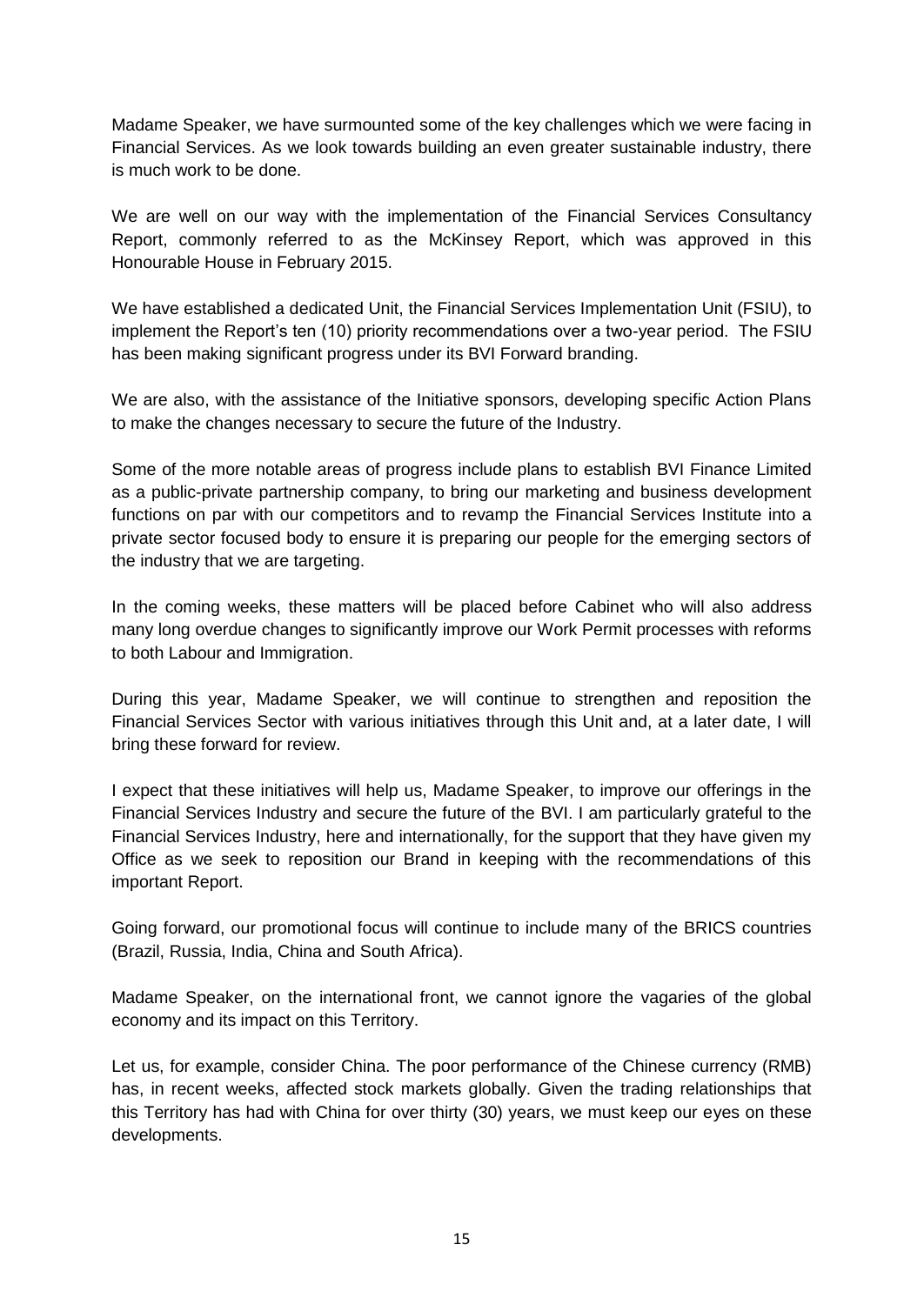However, Madame Speaker, our Asian programme continues to be critical to the Territory's overall success. Notwithstanding the present, sluggish outlook, especially in China, Asia is still the world's fastest and most vibrant economic region with the largest GDP growth, according to the World Wealth Report 2015.

We have to protect our position in that region and grow our market share.

So, in 2016, BVI House Asia will ramp up its operations by strengthening governmental and business relationships while promoting investments, business partnerships, professional, educational, tourism and cultural exchanges. With more direct access from the US mainland, we will be in a position to promote the BVI as a tourism destination in China and to solidify partnerships in building on our Shipping Industry.

Relatedly, we will encourage transshipment as a new business venture.

Yes, Madame Speaker, this is an ambitious agenda for BVI Asia, but a necessary one.

On the question of Trade, Madame Speaker, you would have heard me stress in this House many times over the importance of businesses and entrepreneurship in developing our economy.

In 2016 and beyond, we will focus heavily on our Trade and Investment Portfolio in which we have already made significant progress.

We have renamed and rebranded the Department as the Department of Trade, Investment Promotion and Consumer Affairs. We have expanded the Department's mandate to focus on Investment Promotion, which we intend to exploit heavily in 2016 and beyond as we seek to expand the economy of the BVI through local and inward investments.

Trade will also focus on reforming its trade licensing process to achieve greater efficiency, transparency and policy reform, all of which are necessary to ensure a strong and thriving business sector. We will also advance the long overdue consumer protection platform in the Virgin Islands.

These and other initiatives in Trade rest on the competent shoulders of our Junior Trade Minister, Honourable Marlon Penn.

Madame Speaker, I expect great results and thank him in advance.

#### **INSIDE THE BUDGET**

In respect to the budget for 2016, we anticipate to bring in some Three Hundred and Thirty Million, Eight Hundred and Forty-Six Thousand, Five Hundred Dollars (\$330,846,500) in revenue, with recurrent expenditure in the region of Two Hundred and Eighty-Six Million, Five Hundred and Twelve Thousand, Four Hundred Dollars (\$286,512,400).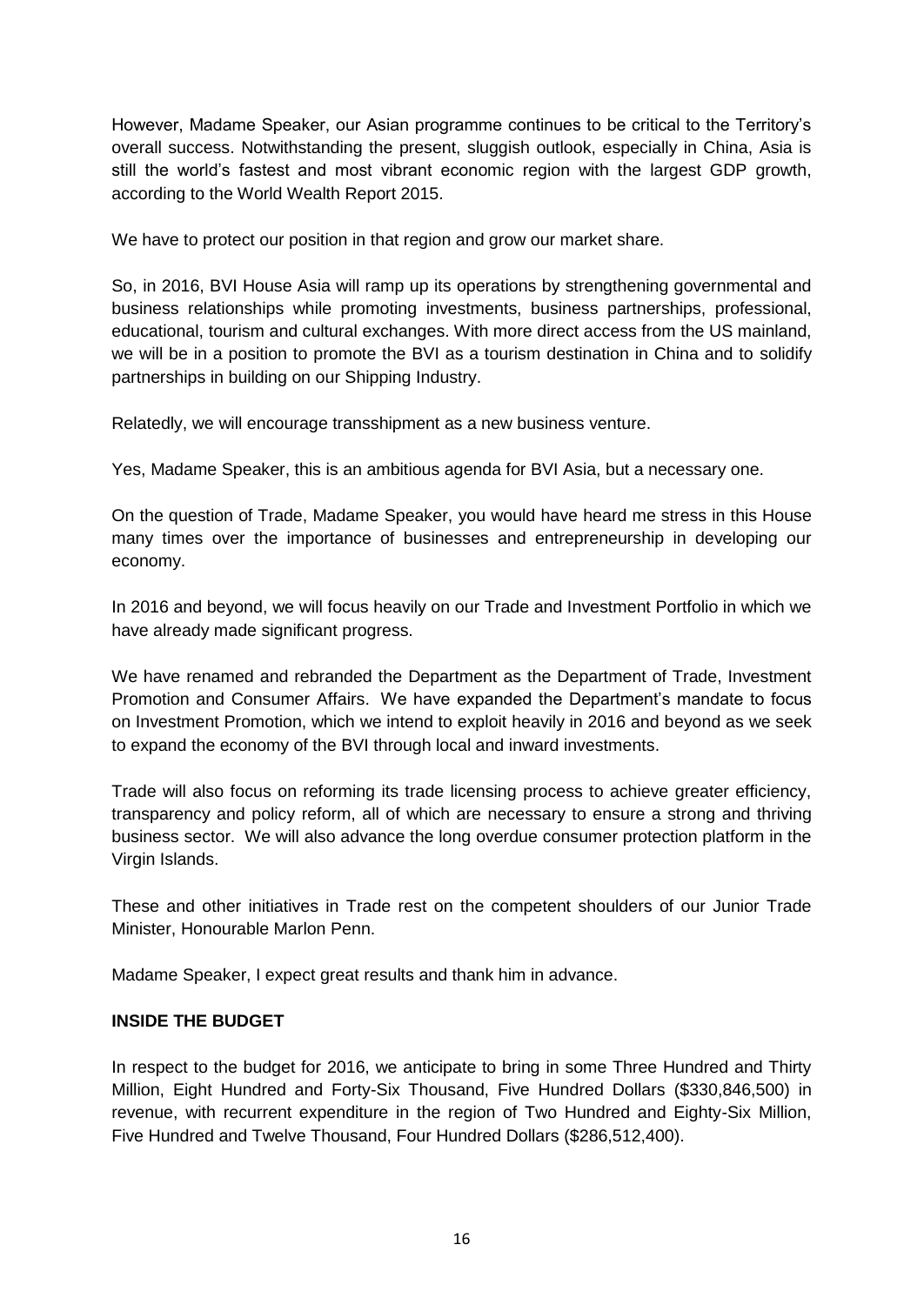With the resulting recurrent surplus of Twenty-Nine Million, Three Hundred and Thirty- Four Million Dollars (\$29,334,000) we expect to meet debt service obligations on our existing loans to the amount of Twelve Million, Four Hundred and Eighty-Four Thousand Dollars (\$12,484,000).

We will fund much of our developmental projects from loans that we have approved over the last two preceding years in addition to some funding from the Consolidated Fund to the amounts of Twenty-One Million, One Hundred Thousand Dollars (\$21,100,000) and Twenty Million, Five Hundred and Fifty Thousand Dollars (\$20,550,000), respectively.

Madame Speaker, this we will do while contributing another Fifteen Million Dollars (\$15,000,000) to the Reserve Fund, bringing it to over Sixty-Four Million Dollars (\$64,000,000) in 2016. This means we will meet our requirement under the Protocols for Effective Financial Management by the end of the 2017 financial year.

In 2015, we engaged the United Kingdom in discussions with a view to grant us leave to relax the previously agreed deadline to meet the 2015 reserves ratio agreed to in the Protocols for Effective Financial Management.

We decided that this requirement could be extended to 2017 in order to facilitate an aggressive Capital Investment Program. Madame Speaker, the 2015 – 2017 Medium Term Fiscal Plan bears this out as does the 2016 – 2018 Medium Term Fiscal Plan.

#### **GOING FORWARD**

Madame Speaker, our future continues to depend on our ability to meet the challenges as they present themselves and to adapt, but to do so, without losing our uniqueness.

Madame Speaker, I have taken some time today, and have in the past five Budget Addresses, to outline to you the building blocks of a society that we are building, but I have not yet indicated what I envision for us as a Territory.

Madame Speaker, in order for us as a people to realise our full potential, our goal must be self-determination, but we must do our work now and grow in maturity as a people.

I envision a society that is environmentally friendly, our capital and main town is clean, the internet is freely accessible to anyone within its boundaries, our infrastructure meets and exceed the needs of our people and visitors that come to our shores, where our children and senior citizens are protected and taken care of and where crime is nonexistent.

Madame Speaker, that is my vision for the BVI, and I will do everything in my power to put us on the path to getting there.

In this context, Madame Speaker, there is an often unheralded facet to why we are able to thrive in the BVI. It is the rule of law and our relatively low crime rate.